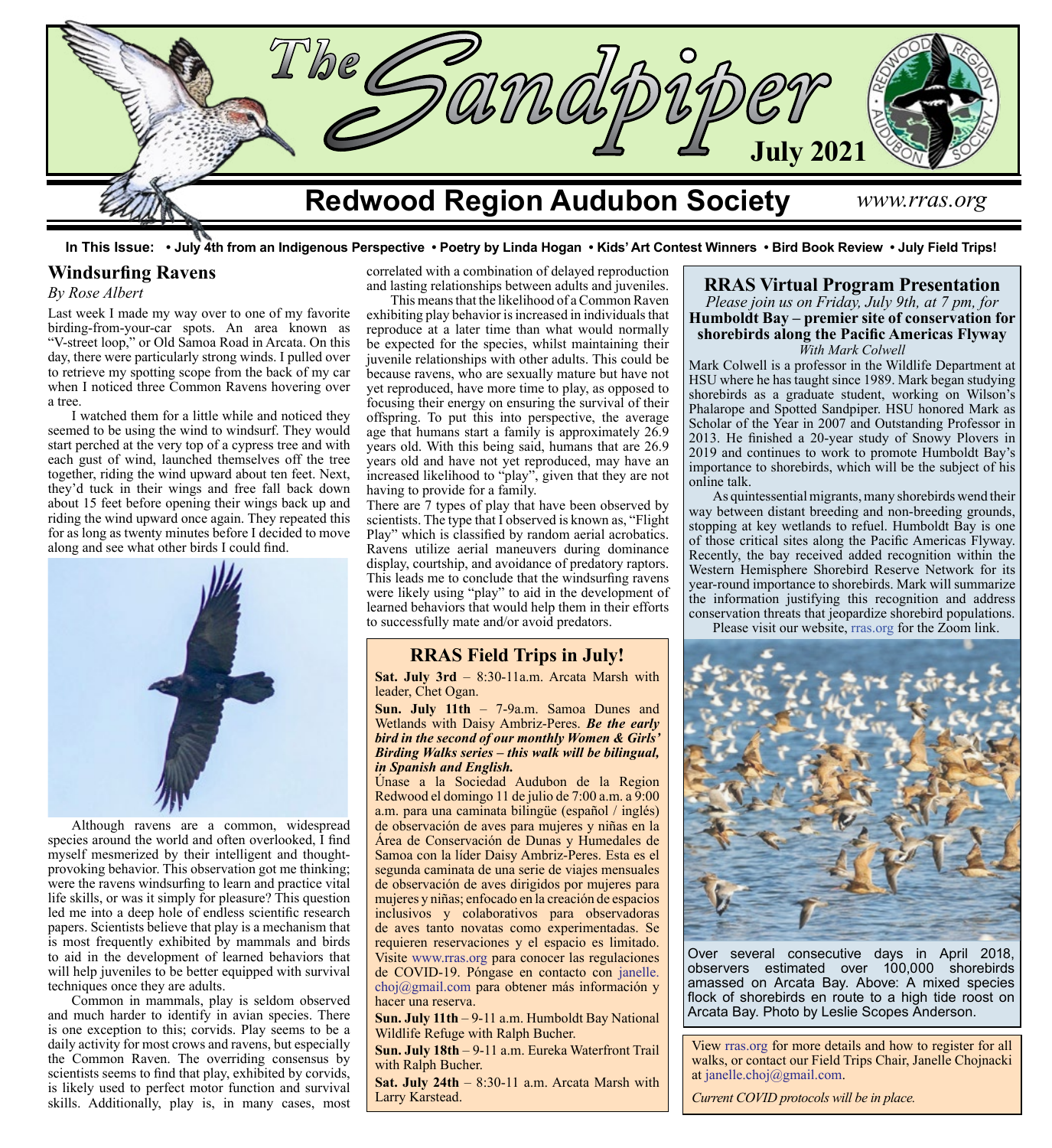#### **CHAPTER LEADERS**

OFFICERS:

| UFFIUEIND.                                        |  |
|---------------------------------------------------|--|
| President - Gail Kenny gailgkenny@gmail.com       |  |
| Vice President - CJ Ralph 707-822-2015            |  |
| Secretary - Andrew Orahoske andrew.rras@gmail.com |  |
| Treasurer - Gary Friedrichsen 707-822-6543        |  |
| Past President - Hal Genger 707-499-0887          |  |
| DIRECTORS-AT-LARGE:                               |  |
|                                                   |  |
|                                                   |  |
|                                                   |  |
|                                                   |  |
|                                                   |  |
| <b>OTHER CHAPTER LEADERS:</b>                     |  |
| Conservation - Jim Clark 707-445-8311             |  |
| Eductn/Schlrshps - Denise Seeger 707-444-2399     |  |
| Membership - Ralph Bucher 707-443-6944            |  |
| Volunteer Coordinator                             |  |
| - Andrew Orahoskeandrew.rras@gmail.com            |  |
| eBird Liaison - Rob Fowler 707-839-3493           |  |
| Facebook – Cindy Moyer 707-822-1886               |  |
| - Andrew Orahoske andrew.rras@gmail.com           |  |
| <b>Field Trips</b>                                |  |
| - Janelle Chojnacki janelle.choj@gmail.com        |  |
| NEC Representative - CJ Ralph 707-822-2015        |  |
| <b>Nominations</b>                                |  |
|                                                   |  |
| Programs - Harriet Hill 707-267-4055              |  |
| Publications - CJ Ralph 707-822-2015              |  |
| Publicity – Denise Seeger 707-444-2399            |  |
|                                                   |  |
| THE SANDPIPER:                                    |  |
| Editor, Layout, & Design                          |  |
| - Gisèle Albertine giseleandco@gmail.com          |  |
| - Proofreader/Copyeditor Pia Gabriel              |  |
| Historian - Gary Friedrichsen 707-822-6543        |  |
|                                                   |  |
| Bird Alert (Bird Box) discontinued                |  |
|                                                   |  |
|                                                   |  |
|                                                   |  |
| The Sandniner is muhlished eleven times a vear by |  |

*The Sandpiper is published eleven times a year by*

**Redwood Region Audubon Society P.O. Box 1054, Eureka, CA 95502.**

### **Kid's Art Contest Winners!**

*Submitted by Sue Leskiw, Contest Coordinator* In this second spring of the coronavirus pandemic, nearly 300 school kids pulled out paints, pencils, pastels, or paste to enter the 18th Annual Student Bird Art Contest. Cosponsors were Friends of the Arcata Marsh and Redwood Region Audubon Society.

The contest is usually held in association with mid-April's Godwit Days Spring Migration Bird Festival in Arcata. When the festival decided to go virtual in 2021, the art contest followed suit, with entry and judging done online.

Some \$450 were awarded in 27 monetary prizes, plus 19 honorable mentions. Winners from 2020 and 2021 are on display at the Arcata Marsh Interpretive Center through August. Public viewing is possible on weekends only, from 9 a.m. to 5 p.m. A downloadable booklet containing the artwork will be posted in June at [godwitdays.org](https://www.godwitdays.org/), [rras.org](http://rras.org/home.aspx), and [arcatamarshfriends.org](https://www.arcatamarshfriends.org/).

*Please also enjoy a selection of the artwork printed on pages 3 and 4 of this newsletter.*



# **President's Column**

*By Gail Kenny* Now that COVID restrictions are lightening up, I encourage you to take advantage of going on field trips whether they are RRAS

sponsored, your own or with other organizations. Along with our usual monthly field trips at the Arcata Marsh, Eureka Waterfront, and Humboldt Bay National Wildlife Refuge, we have added some additional field trips including a monthly series of Women and Girls' Birding walks.

On May 23, I co-lead a walk with RRAS Secretary, Andrew Orahoske, around Trinidad Head. After days of strong winds starting early in the day, we had a bright sunny and warm morning with little wind. Of our group of seven, three of us were new to birding. Our focus were the seabird breeding colonies on the offshore rocks where we saw hundreds of Common Murres, along with large numbers of cormorants including Pelagic, and Brandt's. We saw a few Brown Pelicans, Pigeon Guillemots, Black Oystercatchers, and lots of Western Gulls. The largest number of terrestrial birds we counted were 40 Wrentits. A bonus were the sea lions occupying the bell buoy which Andrew helped identify as Steller's Sea Lions by their vocalizations – something new I learned after living in Trinidad over 30 years!

In mid-May I attended a 4-day camping trip with the North Coast chapter of the California Native Plant Society to the North Fork of the Smith River. The weather, flowers, and company were great. We mostly explored serpentine soil habitats, which I learned are less birdy than other habitats that have soils with more nutrients. Serpentine soils are often high in pH and heavy metals and low in essential

Book Review by CJ Ralph *A World on the Wing: The Global Odyssey of Migratory Birds, by Scott Weidensaul (2021. W. H. Norton & Co., 385 pp.)*



In this very readable book, Weidensaul takes us on a riveting tour de force into the complexity of birds and their migrations. Reading it only once was not enough for me, as he quite lyrically pulls together and upgrades the readers' understanding of the amazing adaptations that birds have evolved. Again, and again, throughout the book, he brings in salient facts in a prose style that is highly entertaining, as well as extremely informative. This book is full of cogent arguments for the importance of banding to bird conservation, the best that I have ever encountered in many decades of banding myself.

Weidensaul was a captivating speaker in Arcata for the 2011 Godwit Days festival. He has written over two dozen books on natural history, including the Pulitzer Prize finalist, "Living on the Wind," about bird migration.

nutrients and water-holding capacity, making it challenging for plants and animals to thrive there.

Botanists enjoy the serpentine soils because they are hosts to rare plants; some that have adapted to the environment by becoming insectivorous such as the pitcher plants (Darlingtonia). They also host a showy orchid called, California Lady Slippers (below right). There were several birders on the trip who made the trip even more fun. My favorite bird of the trip was a Townsend's Solitaire. I came home with lots of flower photos, and a decent photo of a Western Wood Peewee (below left).

Thank you to everyone who participated in our joint on-line auction with Godwit Days. It was a big success. Special thanks to Sue Leskiw for her organizational skills and encouraging RRAS to join Godwit Days in this event, and to Gary Friedrichsen for taking the lead for RRAS.



Above: Western Wood Pewee by Gail Kenny. Above right: California Lady Slippers by Gail Kenny.

He is an active field researcher, specializing in birds of prey and hummingbirds. I was in awe at his command of the scientific literature as demonstrated in this book. I learned a lot from it about the many tools used in studying bird migration, such as the tiny recorders and transmitters that banders attach to a wide variety of birds. He tells how these illustrate the complexity of migration, ranging from the incredibly diverse migration routes of a given warbler's age and sex classes, to the herculean migration of godwits and even warblers, spanning many thousands of non-stop miles.

The conservation implications and applications of capture and banding of birds is a steady beat throughout the book. As he says about miniaturized electronics, "this new capability has uncovered previously unrecognized threats, in some cases finally explaining long-standing, once mysterious declines, and giving conservationists a roadmap for reversing the damage." For instance, he relates how banders using a network of monitoring stations have found that even before Barn Swallows began their dangerous migration to Argentina, "…almost 60 percent of the young birds had perished – an unsustainable rate of loss, and one that easily explains the barn swallows' crashing population." It also shows that the perils to this particular Neotropical migrant (as well as many others) lie in large part close to home, not thousands of miles away in the tropics.

Nearest to my heart are his tributes to the "big data" that we all should aspire to gather, whether it is by participating in the cooperative banding programs that he highlights, or contributing time and data to the near-sacred temple of eBird. In summary, I can say that this book definitely made a better ornithologist of me. I strongly suspect that it will kindle (or rekindle) your interest in birds. If you have read it, good for you, if you haven't, then get into it as quickly as you can!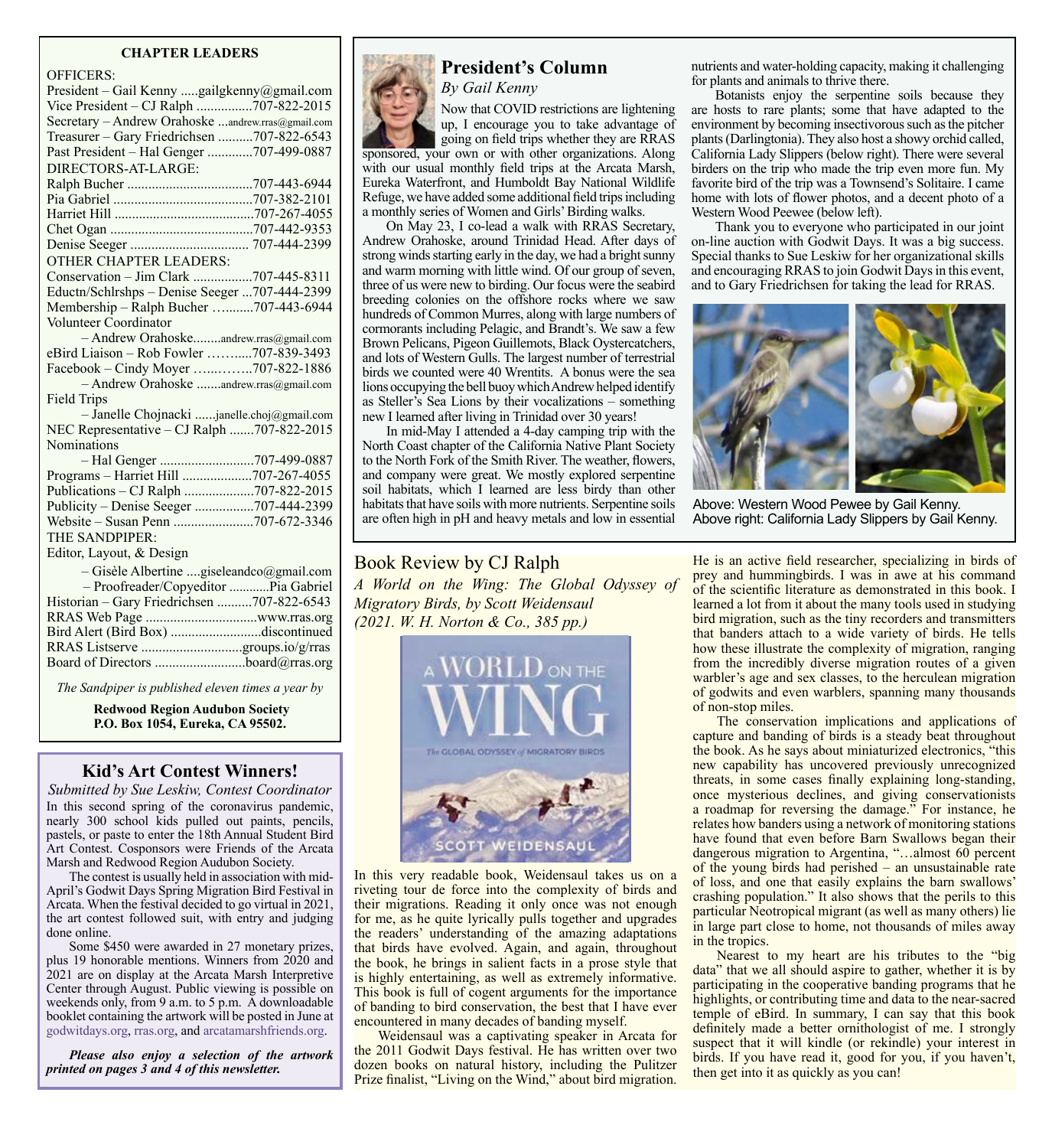**An Indigenous Perspective on –**



# **"Independence Day."**

By *Marlon Sherman (Oglala Lakota), Professor Emeritus of Native American Studies, Humboldt State University*

For most people in this country, July 4th is a day to eat, celebrate and wave the stars and stripes. I pulled this from a patriotic website: "We celebrate American Independence Day on the Fourth of July every year. We think of July 4, 1776, as a day that represents the Declaration of Independence and the birth of the United States of America as an independent nation." For me, an Oglala Lakota raised on a reservation, whose ancestors were either killed or oppressed, and whose contemporaries often still die because of government laws and actions, the 4th is a bitter reminder of who we are, and are not, in our own lands. We didn't gain freedom because of the Declaration; we LOST freedom. We know (or should know), that at the time of its writing, the Declaration of Independence held meaning only for white, male, taxpaying, property owners. The drafters specifically excluded Indigenous Peoples, calling us "merciless Indian Savages, whose known Rule of Warfare, is an undistinguished Destruction, of all Ages, Sexes and Conditions."

Those FFs (Founding Fathers) defined Indigenous Peoples only in terms of their ability to fight back against the genocidal invaders. The FFs ignored the broader, more intimate and more important relationships Native Peoples had with the Earth; the waters, the animals, fish and birds. Especially the birds. Many of the Peoples captured live birds such as eagles, hawks and condors, and then removed one or two feathers for use in ceremonies. Then they released the birds with thanks.

After the high-sounding Declaration, this country that holds the Christian Bible upside down, and that touches the book in order to swear solemn oaths, has also used that very book to enslave humans, to oppress women, to abuse and kill dark-skinned immigrants and to perform genocides on Indigenous Peoples; none of whom were included in the Declaration.

Instead of celebrating a document that calls us warlike savages, some new "Founders" could become our BFFs and write and celebrate something new that recognizes our Peoples' early efforts toward peacefully welcoming and helping the newcomers survive as immigrants. This new celebration (without PTSD-inducing fireworks) could acknowledge the need for making real friends and family with people, other animals, and trees.

I think about these things and I would love to stick my head in the sand for the entire 4th, but I can't because then I couldn't breathe, so I sit on the sofa and turn the TV up loud, trying to drown out the sounds of little bombs exploding. •



Above: Osprey by Emileigh Schmidt, 6th Grade, Stanford Murphy Elementary, Scotia.



Images:

Above Top: Lazuli Bunting atop a Cottonwood tree on the levee.

Above: A Bullock's Oriole Nest. The chicks' parents were hovering on nearby branches.

Right: First in the Women's Birding Walk series, Blue Lake Cottonwoods.

Photos by Gisèle Albertine.



## **Birding with Women**

*By Jude Power*

On the first Sunday of June, RRAS ran its inaugural birding field trip specifically focused on women and girls. The idea was to create an environment in which women and girls would feel safe in a nonthreatening, and non-competitive atmosphere, and comfortable asking basic questions or risking incorrect identifications. Although I arrived at the Blue Lake meeting place early, many parking places were already taken. A good sign.

The trip was ably led by Janelle Chojnacki, a raven researcher and experienced overall birder. In most respects, it was a typical RRAS birding trip, stopping at spots likely to offer different suites of birds: the east levee for a brilliant sunlit Lazuli Bunting, the erratic song of Yellow-breasted Chat, and lessons on White-bellied and other swallows; the Hatchery Road bridge for White-throated Swift, Northern Roughwinged Swallow and Killdeer on the gravel bar; and the enormous cottonwood stand full of flycatchers, Wilson's Warbler, Black-headed Grosbeak and Bullock's Oriole (active nest!).

But in other ways, it was not like a typical birding trip. There was an immediate spirit of comradery, and the level of enthusiasm and curiosity was high. From start to finish, novice women birders approached those with more experience, seeking clarification and understanding. The group was relaxed and excited at once, and it was a pleasure to see so much interest in the birds we share this special county with. The test of this field trip experiment may be attendance at the next five in the series. Does it make a difference to women and girls that they can go birding with other female birders such that they will continue to seek this type of opportunity? Ideally, this unique offering will bring more women and girls into the birding community

At the very least, it was a fun time spent with a large, happy group of bird enthusiasts. Please join us July through November on the first Sunday of the month,\* to learn more about how birds change with the seasons.

See the RRAS website at [rras.org](mailto:http://rras.org/home.aspx?subject=) for more information on trips and how to register, or contact RRAS Field Trip Chair, Janelle Chojnacki at [janelle.](mailto:janelle.choj%40gmail.com?subject=) [choj@gmail.com](mailto:janelle.choj%40gmail.com?subject=). •

**(\*** *July's trip will be held on the 2nd Sunday to avoid July 4th, and will be led by Daisy Ambriz-Peres in Spanish and English.***)**